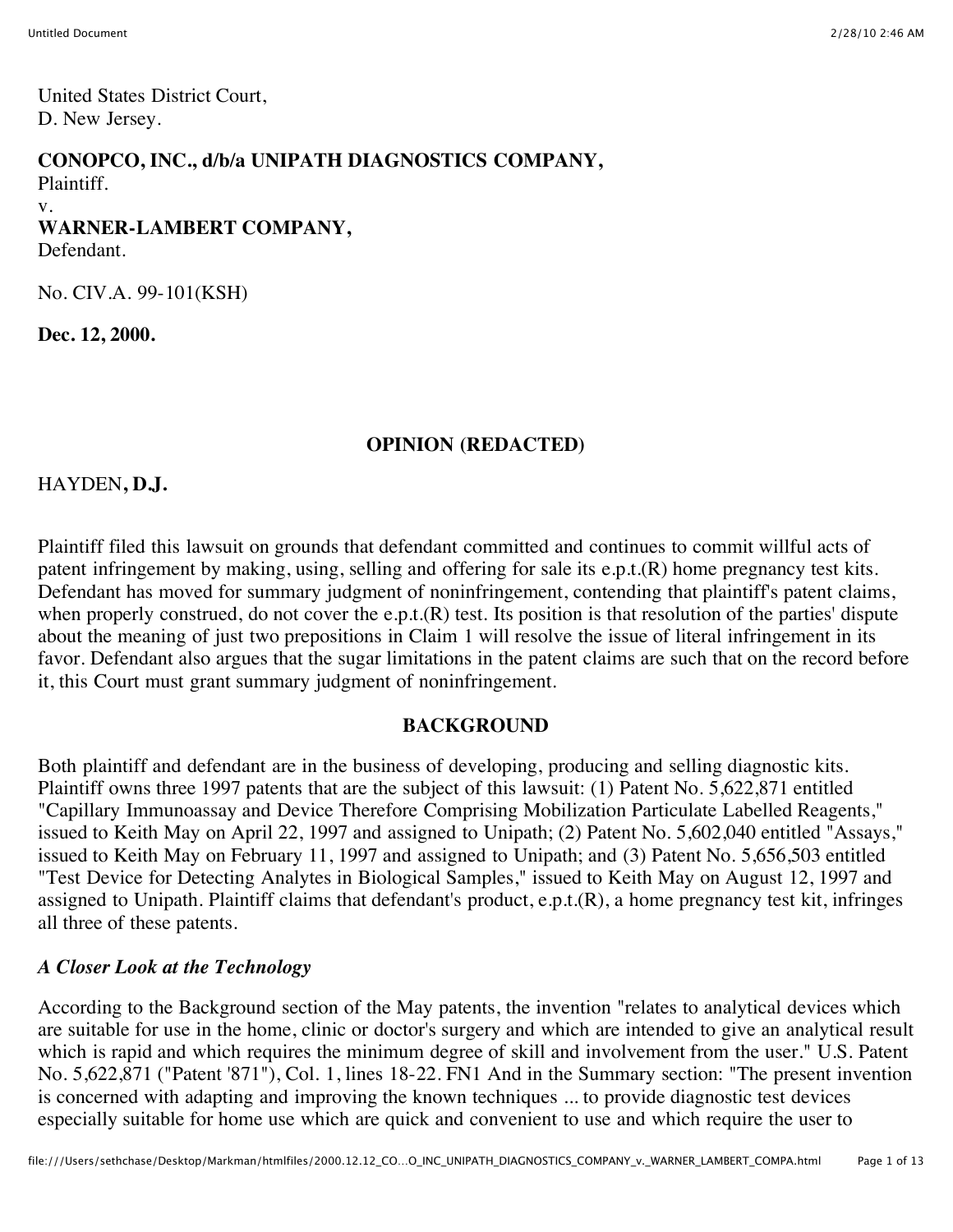perform as few actions as possible. " Patent '871, Col. 1, lines 62-67. As such, the patents are related to a category of devices which, according to a document provided among plaintiff's exhibits, "is continuing to increase at a very quick pace. Major factors that are contributing to this growth include improvements in conjugate technology and a growing understanding among product developers of the general design principles involved." Plaintiff's Exh. 37 (Kevin D. Jones, *Troubleshooting protein binding in nitrocellulose membranes,* at 1 (viewed on August 18, 2000) available at http://www.devicelink.com/ivdt/archive/99/03/009.html).

FN1. Each of the three patents at issue in this case involve the same immunoassay technology. For purposes of consistency throughout this opinion, the Court will reference U.S. Patent No. 5,622,871 when citing to the "Background of the Invention," "Summary of the Invention," and the "Brief Description of Drawings." The portions cited by the Court are identical in each of the three patents.

Into this busy universe have come the May patents, which describe a sample application method for use in diagnostic kits suitable for home use. These kits are immunochromatographic devices combining features of the human immune system and chromatography. The latter is the technique of separating compounds that are in liquid or gaseous phase by passing them through a device that separates them according to size, chemistry, electric charge, or-as in these diagnostic tests-by using antibody binding techniques. The devices that must be understood here involve an immobile support, a nitrocellulose strip, which has the ability to bind to proteins, so that specific proteins (reagents) can be applied to the strip and they will stay where applied, that is become immobilized where they are put down. Also, the chemistry of nitrocellulose is such that water will flow through the strip and carry along anything dissolved or suspended in the water. As the Jones article describes, the nitrocellulose strip used in home pregnancy kits features "the lateral flow or dipstick design." Id.; *see* Patent '871, Fig. 10.

As the liquid material permeates the nitrocellulose strip, drawn into and flowing through it by capillary action, the molecules in the liquid can be caused to bind to the zones on the strip where reagents have been laid down and immobilized in the strip. In immunochromatographic assays, these reagents are specially engineered antibodies chosen for their affinity for the protein molecules in the liquid sample. As Jones usefully terms them, they are "capture reagent[s] for the target analyte in the sample," and nitrocellulose acts as "a protein-binding membrane." Id. at 2 Interestingly, Jones indicates that despite considerable research, the exact mechanism for protein binding to nitrocellulose remains unknown; what his article stands for beyond peradventure is that the chemistry behind the engineering for useful and reliable binding is complex.

As described in the parties' briefs, immunoassays depend upon how the immune system functions, which is that when something is recognized by the system as "not me," the system reacts by doing something about the situation, which is to produce an antibody to bind to what is "not me." By definition, if an antibody binds to something (that is, recognizes and grabs on), that something is an epitope, the smallest part of the molecule that the antibody recognizes. Extrapolating, if the goal is to detect the presence of a specific molecule, the scientist finds an epitope that is invariable to that molecule, and finds an antibody that is invariably going to recognize and grab onto (bind to) the epitope.

In the home pregnancy detection kits marketed by the parties, chemical reactions take place by means of different capture reagents (specifically engineered antibodies) located in three places along the nitrocellulose strip. The first involves labelled antibodies, that is antibody molecules anchored to particles (hence, the "label"; because of the particulate, there will be a visible signal created depending upon the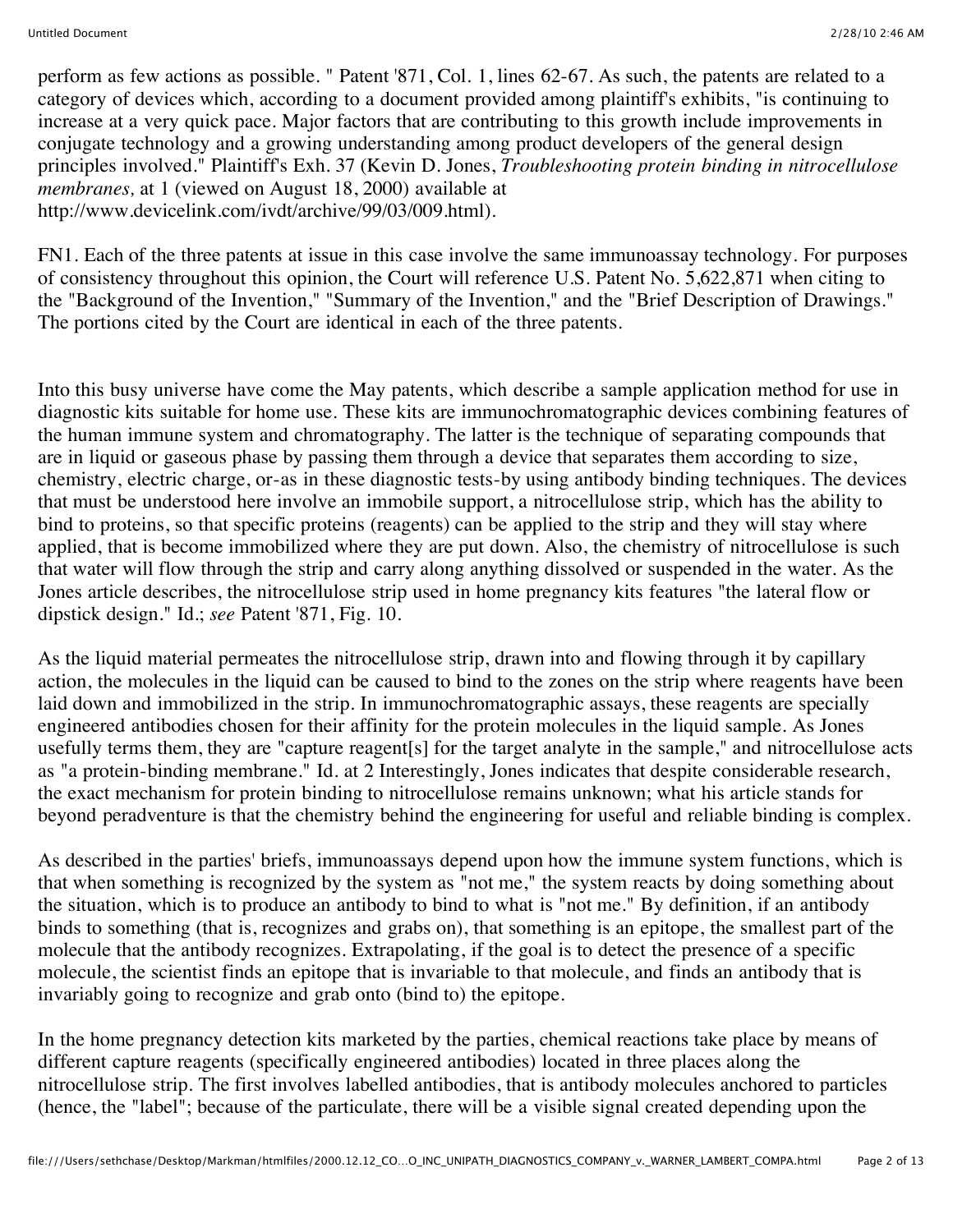outcome). This labelled antibody recognizes the hormone human chorionic gonadotropin (hCG), which is present in elevated levels in the urine of a pregnant woman. It is different from the other antibodies working in the device because it is labelled and because it is mobile. It is evident from the patent claims and the description of the e.p.t.(R) device that these attributes are critical: the labelling permits the user to read the results of the test; the mobility makes the test work. As will be seen, it is how each of the parties has solved the problem posed by a "protein binding membrane" when it is used with a protein that the scientist wants to make and keep mobile, that led to this lawsuit.

Returning to the test strip: the other antibodies are located in two areas downstream from the labelled reagent-immobilized in the test zone, and immobilized in the control zone, making use of the affinity of nitrocellulose for binding with proteins. When the liquid sample is applied to the test strip, using a wicking device, it first makes contact with the labelled reagent and releases the labelled antibodies. Through capillary action the liquid, now carrying the labelled reagent, is drawn along the nitrocellulose strip through the test zone and then to the control zone. The chemical reactions that take place are first, a binding in the liquid stream of the labelled reagent with hCG present in the urine; second, in the test zone, a binding of labelled reagent with the immobilized antibodies present there, which serve as a capture reagent which recognizes specifically and only the complex of hCG bound to the labelled reagent. There will be a positive signal in the test zone if the capture reagent recognizes and binds to the complex of hCG and labelled reagent, and no signal if no hCG is present because the labelled reagent will not bind to anything. Finally, the third reaction happens in the control zone, where a binding occurs between the labelled reagent and the antibodies immobilized there. Those antibodies serve as a capture reagent that recognizes the labelled reagent, whether or not it is bound to hCG, and when that occurs the particulate will show up, signaling that the test worked because the liquid sample made it through the test zone.

This system permits the following responses. The woman whose urine was used as the liquid sample is pregnant; or the woman is not pregnant; with the variables that she is pregnant and the test worked or didn't work; or she is not pregnant and the test worked or didn't work.

As can be seen by the patent claims, the way the May patents provide for release of the labelled reagent when the liquid stream hits it is by one of two methods: "1) coating at least a portion of said test strip upstream from said test result zone, or 2) drying said labelled reagent onto a portion of said test strip upstream from said test result zone." It is agreed by the parties and easily discerned that the e.p.t.(R) test does not work through a mechanism like option one. As plaintiff describes the workings of e.p.t.(R) on page of its brief:

The product includes a wick which delivers the urine to a test strip from the left. The test strip includes two components of interest here, a nitrocellulose membrane and a fiberglass pad. The fiberglass pad includes first, mobile monoclonal antibodies FN\* each bound to a label (gold sol), sugars \* and proteins \*. The label  $+ M<sub>ab1</sub>$ , sugars and proteins are soaked into the fiberglass pad and then dried together. Besides the label,  $M_{ab1}$  also binds to an eptipe on hCG and a receptor on an antibody  $*$  that is permanently affixed ("immobilized") to a test strip beneath a control window. A second monoclonal antibody \* is immobilized on the test strip under the test window-and has an affinity to bind to a secound epitope on the hCG.

FN\* Material redacted pursuant to Protective Order

The mobile antibody begins at a test strip location not visible to the user (to the left of the test window and obstructed from view by the plastic case).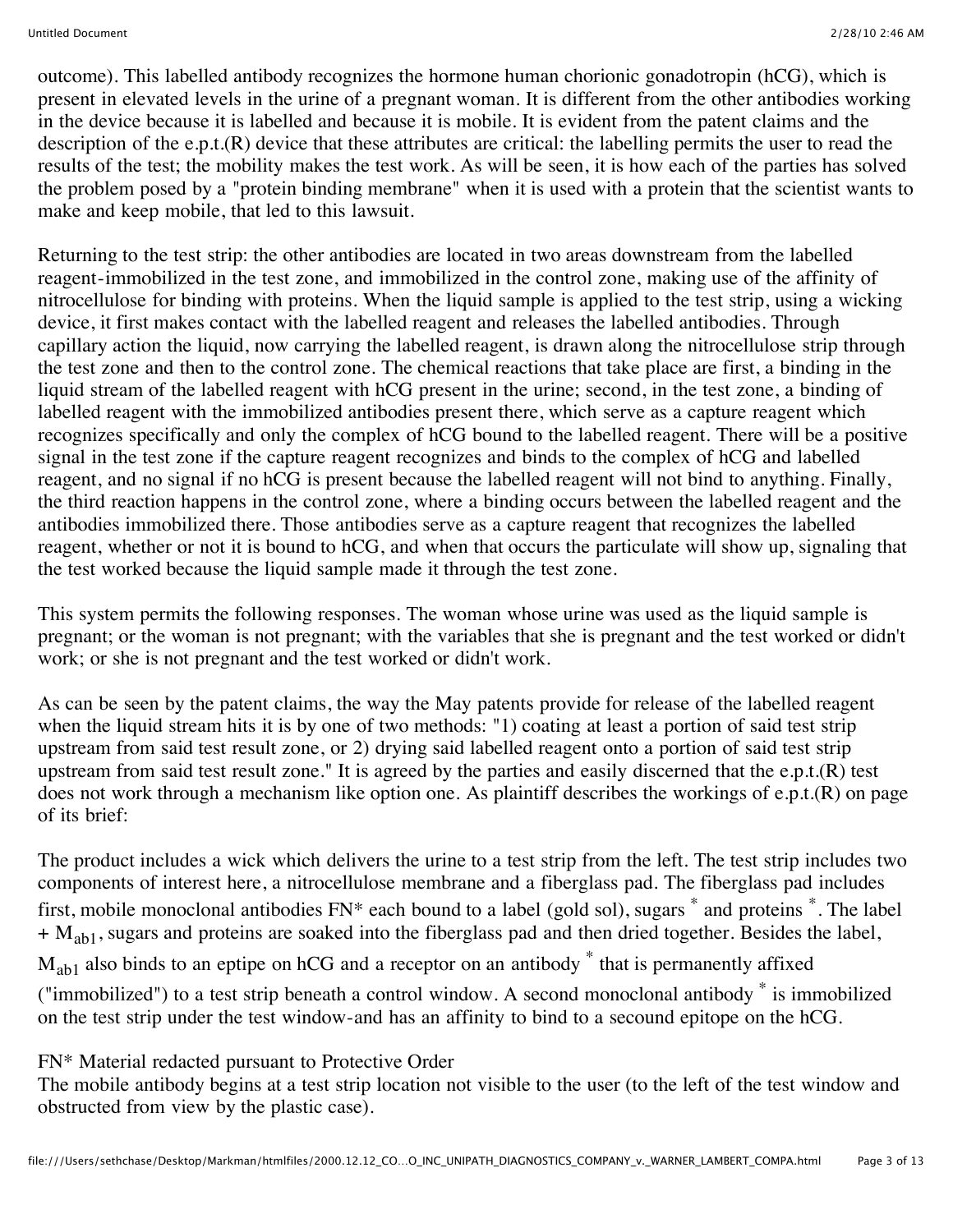In use during a test, the urine resuspends the label  $+ M_{ab1}$ , and transports it through the test strip to the test and control zones. If the woman is pregnant, a four-part complex or sandwich is formed at the test location on the strip containing colored particles (gold sol), first monoclonal antibody, hCG and second monoclonal antibody bonded to each other in the sequence listed. This results in a colored line across the width of the strip indicating pregnancy.

If the woman is not pregnant, there is no substantial amount of the hCG hormone. hCG is the "glue" which connects the labelled  $M_{ab1}$  and the test zone immobilized  $M_{ab2}$ . Absent the hCG, the labelled  $M_{ab1}$  is not captured in the test zone. Thus, no colored line appears at the test window indicating that the user is not pregnant.

In either case (pregnant or not pregnant) some or all of the labelled  $M_{ab1}$  (with or without hCG) passes to the control zone. The antibody fixed at the control zone binds to the labelled  $M_{ab1}$  (whether or not there is any hCG also attached to the labelled  $M_{ab1}$ ). Thus, the test presents a colored line at the control zone whether or not the user is pregnant (Label +  $M_{ab1}$  +  $A_{b3}$  = colored control line). This equation should always occur absent failure of the immunoassay.

#### Plaintiff's Opposition Brief, at 25-26.

Plaintiff's lawsuit claims that the e.p.t.(R) test kit infringes on the May patent because of sugar is present in the buffer solution into which the labelled reagent mixed before it is dried into the fiberglass pad. Plaintiff argues that the sugar limitations in the patent claims cover the presence and function of sugar in e.p.t.(R). Defendant denies this and, as indicated above, has moved for summary judgment of noninfringement contending that proper construction of the patent claims of necessity resolves the issue of literal infringement in its favor, and further that the sugar limitations in the claim do not and cannot cover the way the e.p.t.(R) device works even as plaintiff explains those workings.

#### **STANDARD OF REVIEW**

Summary judgment is appropriate where the pleadings, depositions, answers to interrogatories, and admissions on file, together with the affidavits, reveal no genuine issue of material fact, and the moving party is entitled to judgment as a matter of law. Fed.R.Civ.P. 56(c). The court's responsibility is not to resolve disputed issues of fact, but to determine whether there exist any factual issues to be tried. Anderson v. Liberty Lobby, Inc., 477 U.S. 242, 247-49 (1986). The presence of "a mere scintilla of evidence" in the nonmovant's favor will not avoid summary judgment. Williams v. Borough of West Chester, 891 F.2d 458, 460 (3d Cir.1989). Rather, the Court will grant summary judgment unless "the evidence is such that a reasonable jury could return a verdict for the nonmoving party." Anderson, 477 U.S. at 248.

The Federal Circuit has made clear that summary judgment is appropriate in patent infringement actions, *see* Spectra Corp. v. Lutz, 839 F.2d 1579, 1581 (Fed.Cir.1988); Nike Inc. v. Wolverine World Wide, Inc., 43 F.3d 644, 646 (Fed.Cir.1994), and has upheld district court determinations on the issue of noninfringement. K-2 Cirp. v. Salomon S.A., 191 F.3d 1356, 1362 (Fed.Cir.1999); Cortland Line Co. v. Orvis Co., 203 F.3d 1351, 1357-60 (Fed.Cir.2000). A dispute over the meaning and scope of asserted patent claims, a question of law; does not preclude summary judgment when there is no material dispute about the structure and operation of the accused device. *See* Phonometrics, Inc. v. Northern Telecom Inc., 133 F.3d 1459, 1464 (Fed.Cir.1998).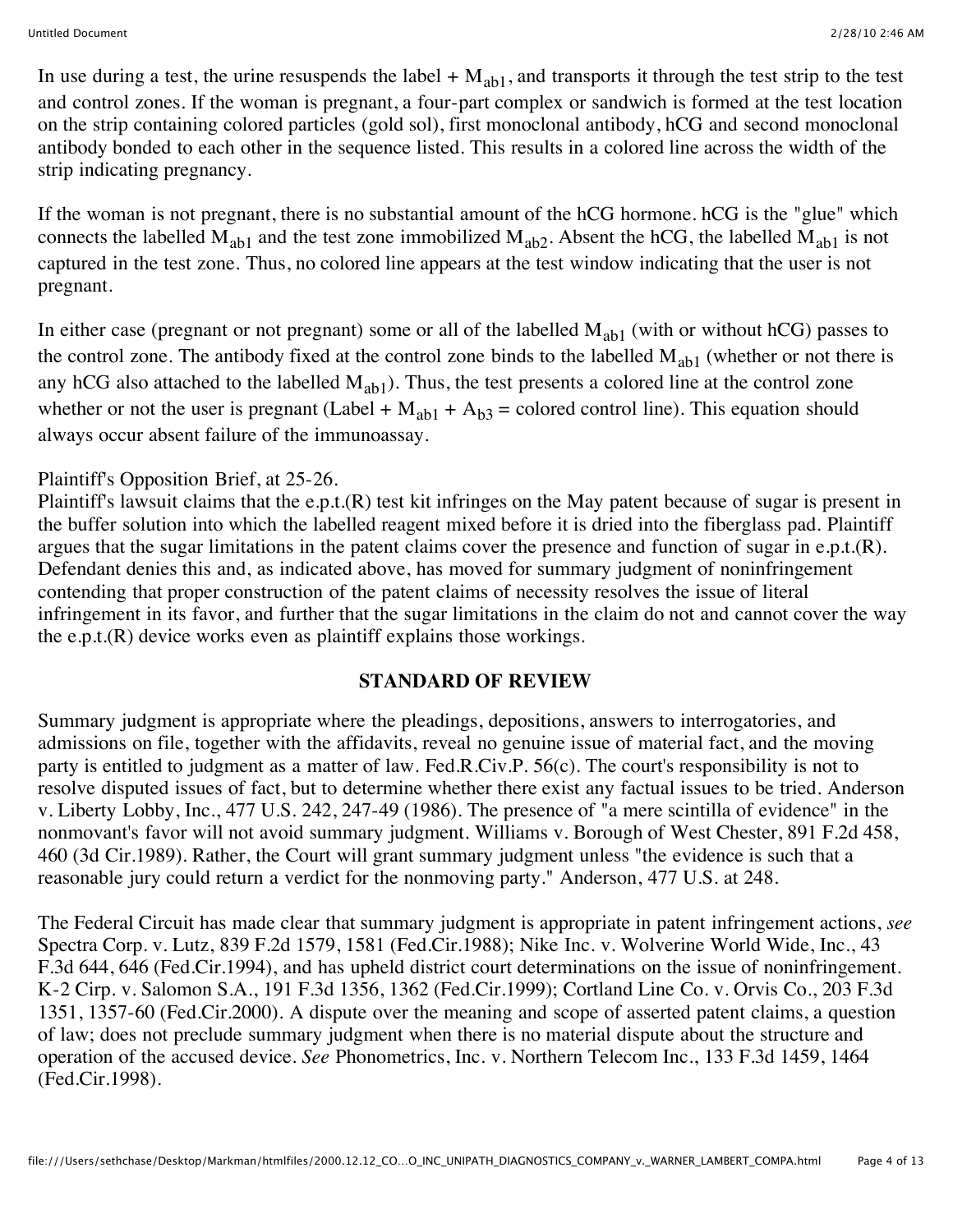#### **DISCUSSION**

Patent infringement occurs when a device that is covered by patent claims, either literally or under the doctrine of equivalents, "is made, used, or sold, without the authorization of the patent holder, during the term of the patent." Stairmaster Sports/Med. Prod., Inc. v. Groupe Procycle, Inc., 25 F.Supp.2d 270, 278 (D.Del.1998). Before the Court can weigh the question of infringement or non-infringement, the claims of the patent must be construed as a matter of law. Markman v. Westview Instruments, Inc ., 52 F.3d 967, 979 (Fed.Cir.1995); Smithkline Diagnostics, Inc. v. Helena Labs. Corp., 859 F.2d 878 (Fed.Cir.1988).

#### **A.** *Claim Construction*

As earlier indicated, defendant contends in this motion for summary judgment that resolution of claim construction resolves the issue of literal infringement in its favor. On literal infringement, the movant takes the position that how this court interprets the prepositions "on" and "onto" as they appear in Claim 1 is determinative.

Claim 1, which contains the claim language that all agree serves as the focus of this motion is reproduced below in pertinent part, with the critical words emphasized in bold:

We claim:

1. An analytical test device for detecting an analyte suspected of being present in a liquid biological sample, said device comprising:

a) a hollow casing having a liquid biological sample application aperture and means permitting observation of a test result;

b) a test strip comprising a dry porous carrier contained within said hollow casing, said carrier communicating directly or indirectly with the exterior of said hollow casing through said liquid biological sample application aperture to receive applied liquid biological sample, said carrier having a test result zone observable via said means permitting observation, said test strip in the dry unused state, containing a labelled reagent capable of specifically binding with said analyte to form a first complex of said labelled reagent and said analyte, said label being a particulate direct label, wherein said labelled reagent is dry on said test strip prior to use and is released into mobile form by said liquid biological sample,

wherein mobility of said labelled reagent within said test strip is facilitated by at least one of 1) coating at least a portion of said test strip upstream from said test result zone with, or 2) drying said labelled reagent onto a portion of said test strip upstream from said test result zone in the presence of, a material comprising a sugar, in an amount effective to reduce interaction between said test strip and said labelled reagent;

said carrier containing in said test result zone a means for binding said first complex, said means for binding comprising specific binding means and being immobilized in said test result zone;

migration of said applied liquid biological sample through said dry porous carrier conveying by capillarity said first complex to said test result zone of said dry porous carrier whereat said binding means binds said first complex thereby to form a second complex;

said second complex being observable via said means permitting observation, thereby to indicate the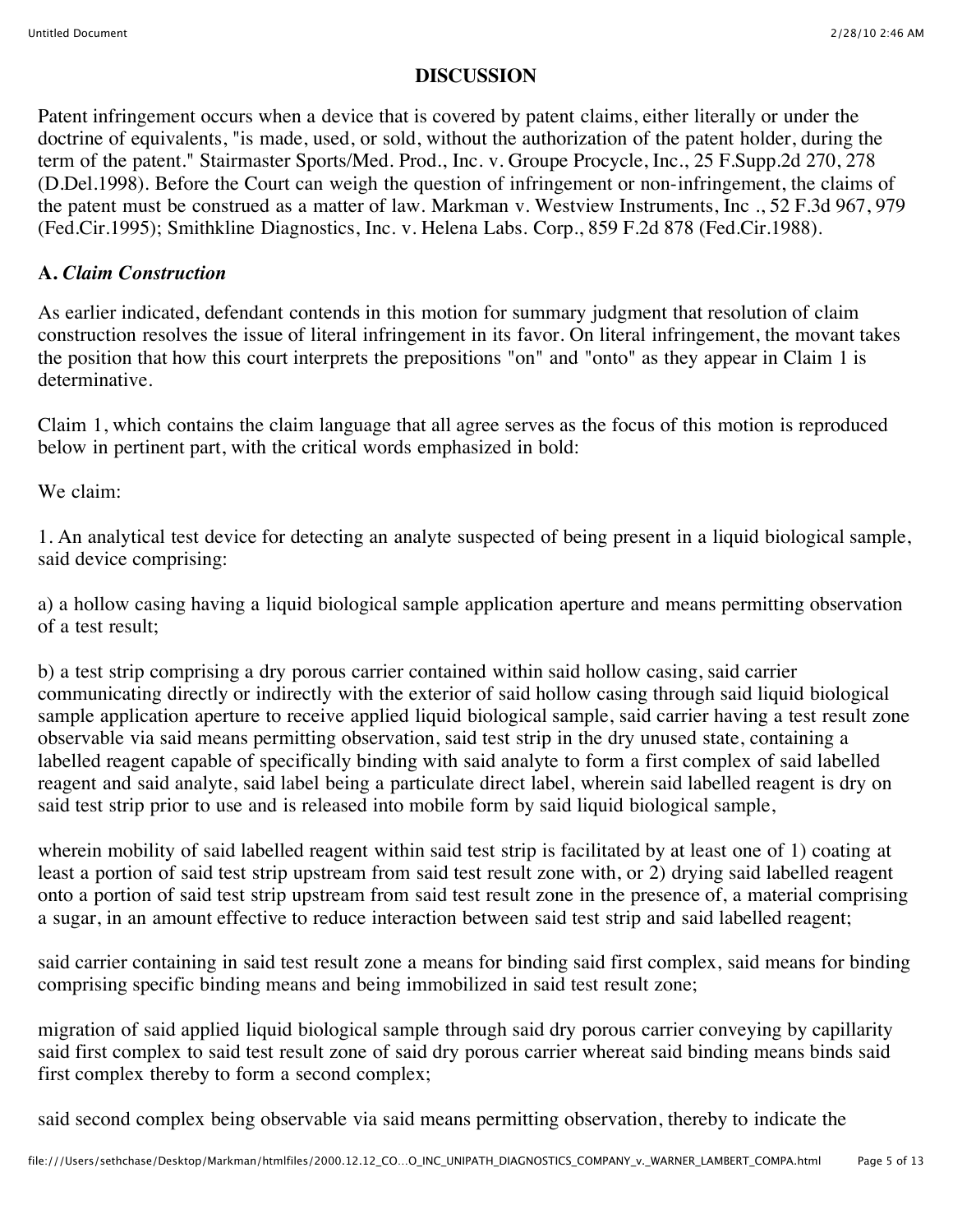presence of said analyte in said liquid biological sample.

Patent '871, Col. 19, lines 50-67 and Col. 20, lines 1-23 (emphasis added).

Before construing the contested prepositions, it is useful to articulate the plain meaning of other relevant claim language in Claim 1.

### *Claim Language:*

### **1. "** *Said labelled reagent is dry on said test strip prior to use* **"**

The May patents state that the labelled antibodies are dry, as opposed to liquid, on the test strip prior to use. The meaning of the term "on" as used in this clause is contested by the parties.

### **2. "** *Released into mobile form by said liquid biological sample* **"**

This Court previously recognized in its opinion in *Conopco v. Princeton Biomeditech,* Civil Action No. 97- 6254 (decided September 28, 2000) at p. 5, that the labelled antibodies are released from their dry state into mobile form by the application to the test strip of the liquid biological sample, in this case a woman's urine.

### **3. "** *Mobility of said labelled reagent within said test strip is facilitated by* **"**

In construing this portion of Claim 1 in *Princeton Biomeditech,* the Court found that "facilitating mobility" of the labelled reagent means to "help or improve the release" of those antibodies. *Id.* as p. 8.

### **4. "** *Coating at least a portion of said test strip upstream from said test result zone with* **"**

The facilitation of the labelled reagent's mobility is accomplished by one of two options. The first is "coating" a portion of the test strip with a material comprising a sugar. Coating, as defined by its ordinary meaning, is to "cover or spread with a finishing, protection or enclosing a layer." *Merriam Webster's Collegiate Dictionary* (10th ed.1997). The meaning of "coating" is not disputed by the parties; further the parties agree that this option is not applicable to the operation of the defendant's e.p.t.(R) test.

### **5. "** *Drying said labelled reagent onto a portion of said test strip upstream from said test result zone in the presence of* **"**

The second of the two options used to make or improve release of the labelled antibodies is to dry them "onto" a portion of the test strip in the presence of a material comprising a sugar. The meaning of "onto" here is contested by the parties.

### **6. "** *A material comprising a sugar* **"**

The Court found in *Princeton Biomeditech,* p. 6, that "a material comprising a sugar is simply a material that includes sugar as at least one of its ingredients."

### **7. "** *In an amount effective to reduce interaction between the test strip and the labelled reagent* **"**

Finally, this Court has determined that this claim term means an amount of sugar or material comprising a sugar "sufficient to reduce the mutual action between the test strip and the labelled reagent." *Id.*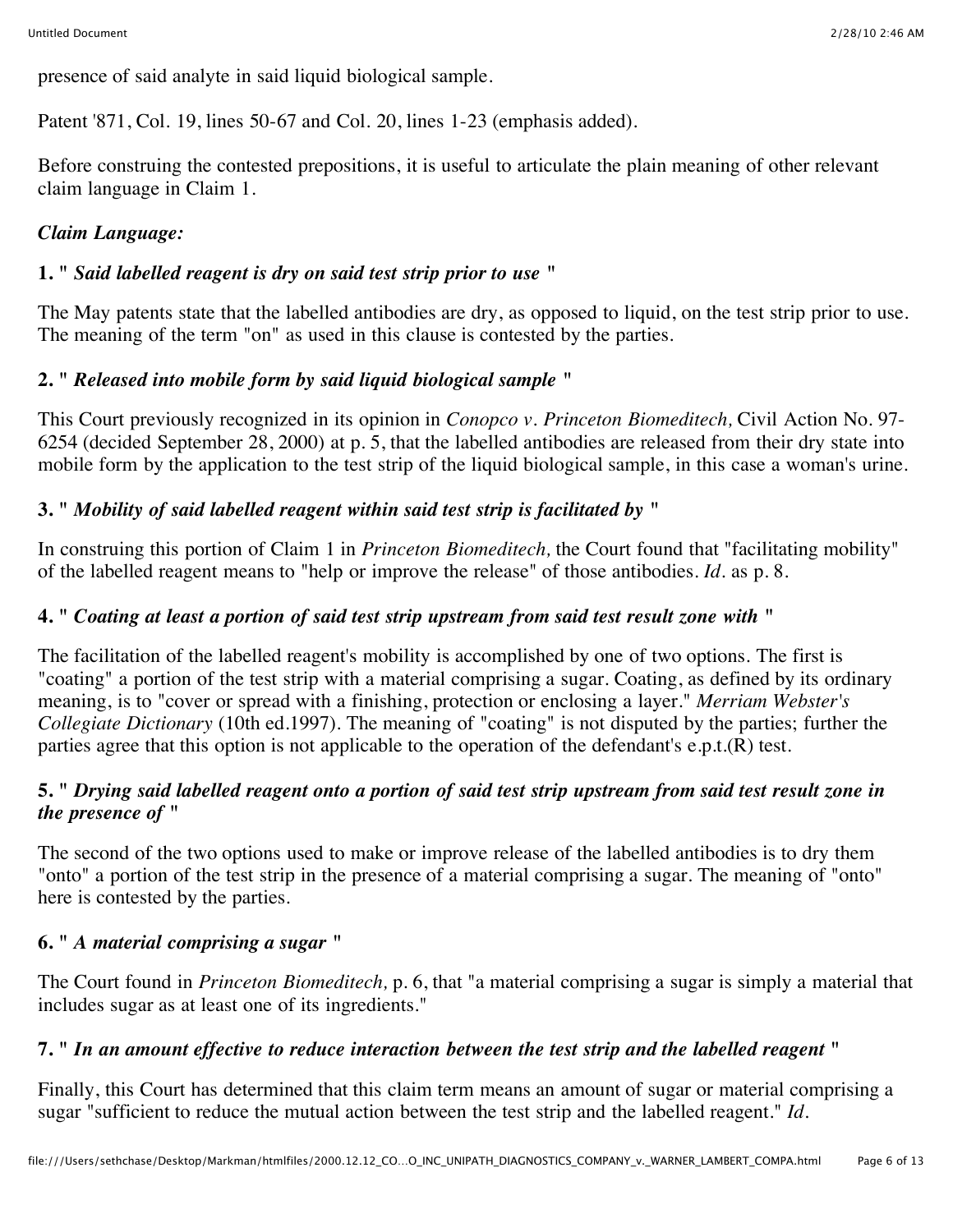### *Construing the meaning of "on" and "onto":*

As indicated above, the Court is asked to construe two disputed and undefined prepositions, "on" and "onto."

When construing a patent claim, the Court first looks to the "intrinsic" evidence of record, including the language of the claims themselves, the specification, and the prosecution history. *See* Vitronics Corp. v. Conceptronic, Inc., 90 F.3d 1576, 1582 (Fed.Cir.1996); *see also* Markman, 52 F.3d at 979. This intrinsic evidence is "the most significant source of the legally operative meaning of disputed claim language." Vitronics, 90 F.3d at 1582-83. "In most situations, an analysis of the intrinsic evidence alone resolves any ambiguity in a disputed claim term." *Id.* If a review of the intrinsic evidence reveals no ambiguity, it is improper for the Court to use or rely on extrinsic evidence when construing the claims. Bell & Howell Document Management Products v. Altek Systems, 132 F.3d 701, 705 (Fed.Cir.1997); Vitronics, 90 F.3d at 1583-1584. The claims are considered alone and not in light of the accused product or any other physical device. *See* S.R.I. Int'l v. Matsushita Elec. Corp., 775 F.2d 1107, 1118 (Fed.Cir.1985). At oral argument, the parties agreed that claim construction may proceed in this case based upon intrinsic evidence.

### **1.** *Plain meaning*

A review of the intrinsic evidence begins with a plain meaning construction of the claim language, which defines the scope of the claim. York Prods., Inc. Central Tractor Farm & Family Ctr., 99 F.3d 1568, 1572 (Fed.Cir.1996). According to the claim language: "said labelled reagent is dry on said test strip prior to use" and mobilization of that labelled reagent is facilitated by "drying said labelled reagent onto a portion of said test strip." In analyzing the claim language the Court must employ "normal rules of syntax," Eastman Kodak Co. v. Goodyear Tire & Rubber Co., 114 F .3d 1547, 1553 (Fed.Cir.1997), and must read the claims in accordance with their ordinary dictionary meaning absent some contrary expression in the specification. Northern Telecom Ltd. v. Samsung Electronics Co., 215 F.3d 1281, 1295 (Fed.Cir.2000).

The preposition "on" is "used as a function word to indicate position in contact with and supported by the top surface of" or the "outer surface," according to *Merriam Webster's Collegiate Dictionary* (10th ed.1997). The term "onto" means "to a position on." *Id.* Substituting this plain dictionary meaning, the claim language would read: "said labelled reagent is dry in a position in contact with the top or outer surface of said test strip prior to use" and "drying said labelled reagent to a position in contact with the top or outer surface of a portion of said test strip."

Plaintiff disagrees. As defined by Webster's Third New International Dictionary, "on" includes the term "within," as in "rode there on a train" or "booked passage on an ocean liner." Thus plaintiffs argues for an alternative claim construction that would read that the "labelled reagent is dry on and within said test strip prior to use" and mobility of the labelled reagent is facilitated by "drying said labelled reagent onto and within a portion of said test strip."

In considering this construction, it is significant to note that the language of Claim 1 describes an invention "wherein mobility of said labelled reagent within said test strip is facilitated by ... drying said labelled reagent onto a portion of said test strip." Plaintiff's construction would use "on" and "onto" interchangeably with "within" and thereby require the Court impermissibly to construe different words used in the claims so they have identical meanings. *See* Senmed, Inc. v. Richard-Allan Medical Indus., 888 F.2d 815, (Fed.Cir.1989)(when two terms are clearly intended to have "different meanings within the context of the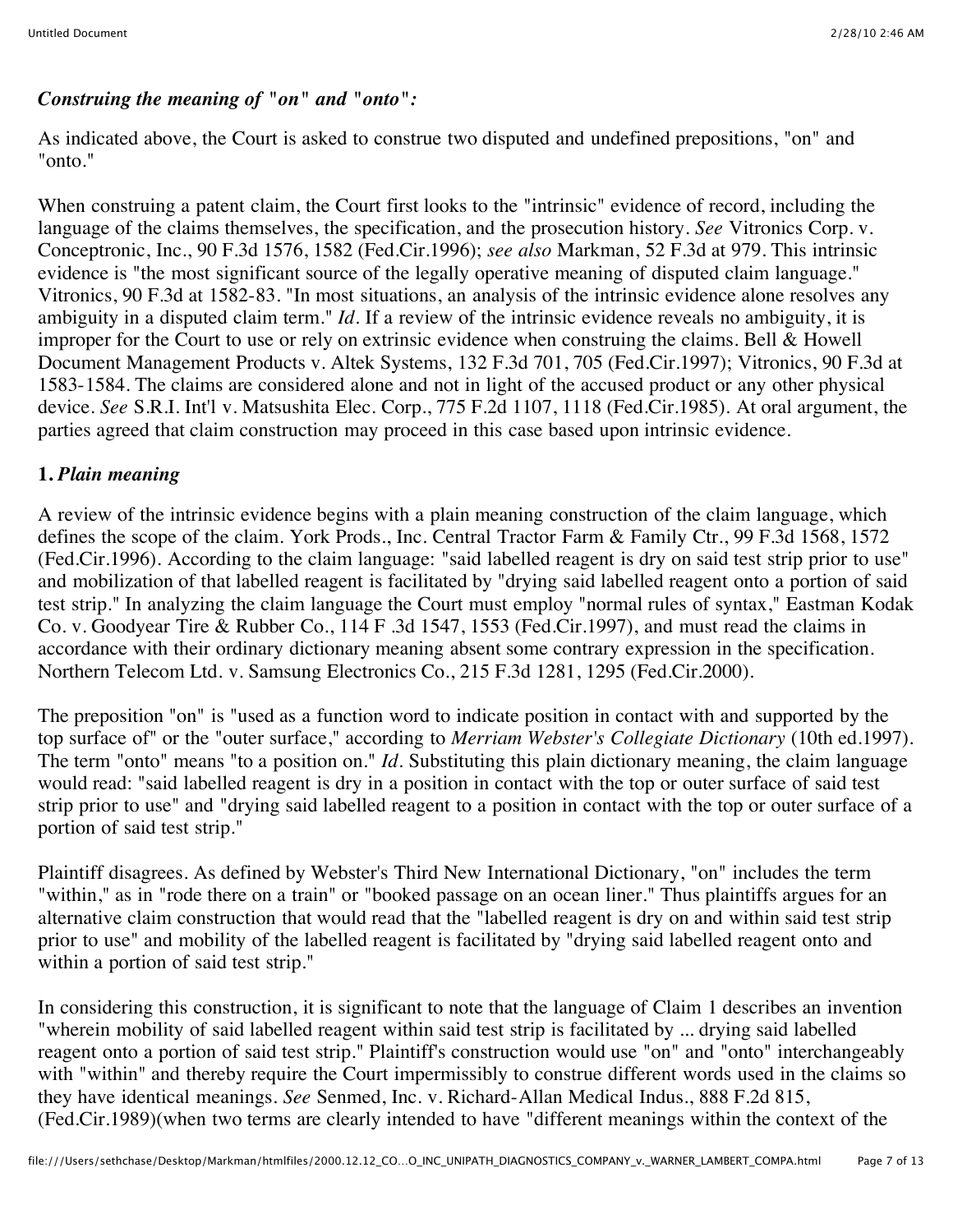claim language," it is impermissible to construe these terms to have the same meaning).

Moreover, and contrary to plaintiff's construction, the patent specification reinforces the use of "on" and "onto" as position words being used here to describe something in cont act with a surface.

### **2.** *Patent Specification:*

Patent specification is one of source of intrinsic evidence used to give context to the claim language. As the Federal Circuit explained in Vitronics, 90 F.3d at 1582:

[T]he specification acts as a dictionary when it expressly defines terms used in the claims or when it defines terms by implication .... As we have repeatedly stated, "claims must be read in view of the specification, of which they are part." ... The specification contains written description of the invention which must be clear and complete enough to enable those of ordinary skill in the art to make and use it. Thus, the specification is always relevant to the claim construction analysis. Usually, it is dispositive; it is the single best guide to the meaning of the disputed term.

*Id.* The specification in the May patents supports only one of the possible meanings for "on." In each of three instances, the specification clearly describes the labelled reagent as applied *on* the surface of the test strip.

Column 6 of the specification reads as follows:

To assist the free mobility of the labelled reagent when the porous carrier is moistened with the sample, it is preferable for the labelled reagent to be applied to the carrier as a surface layer, rather than being impregnated in the thickness of the carrier. This can minimize interaction between the carrier material and the labelled reagent. In a preferred embodiment of the invention, the carrier is pre-treated with a glazing material in the region to which the labelled reagent is to be applied. Glazing can be achieved, for example, by depositing an aqueous sugar or cellulose solution, e.g. of sucrose and lactose, on the carrier at the relevant portion, and drying.

Column 6, line 48-Col. 7 line 3 (emphasis added). The ordinary meaning of "on" requires contact with the top or outer surface, and the specification reinforces this meaning by affirmatively stating that the labelled reagent should be applied to the test strip as a surface layer, rather than being impregnated within the test strip.

The application of the labelled reagent as a surface layer is also referred to in Column 13 where the specification diagram is described:

A portion of the test strip surface opposite the backing strip 511 and adjacent the porous receiving member 506, carries a glaze 519 on which is deposited a layer 520 of labelled specific binding reagent..... The essential objective of reducing any interaction between the labelled reagent and the carrier material forming the strip will be achieved.

Col. 13, lines 45-48. Again, the labelled reagent is deposited *on a glaze* and this achieves the "essential objective of reducing any interaction" between the labelled reagent and what the test strip is made out of.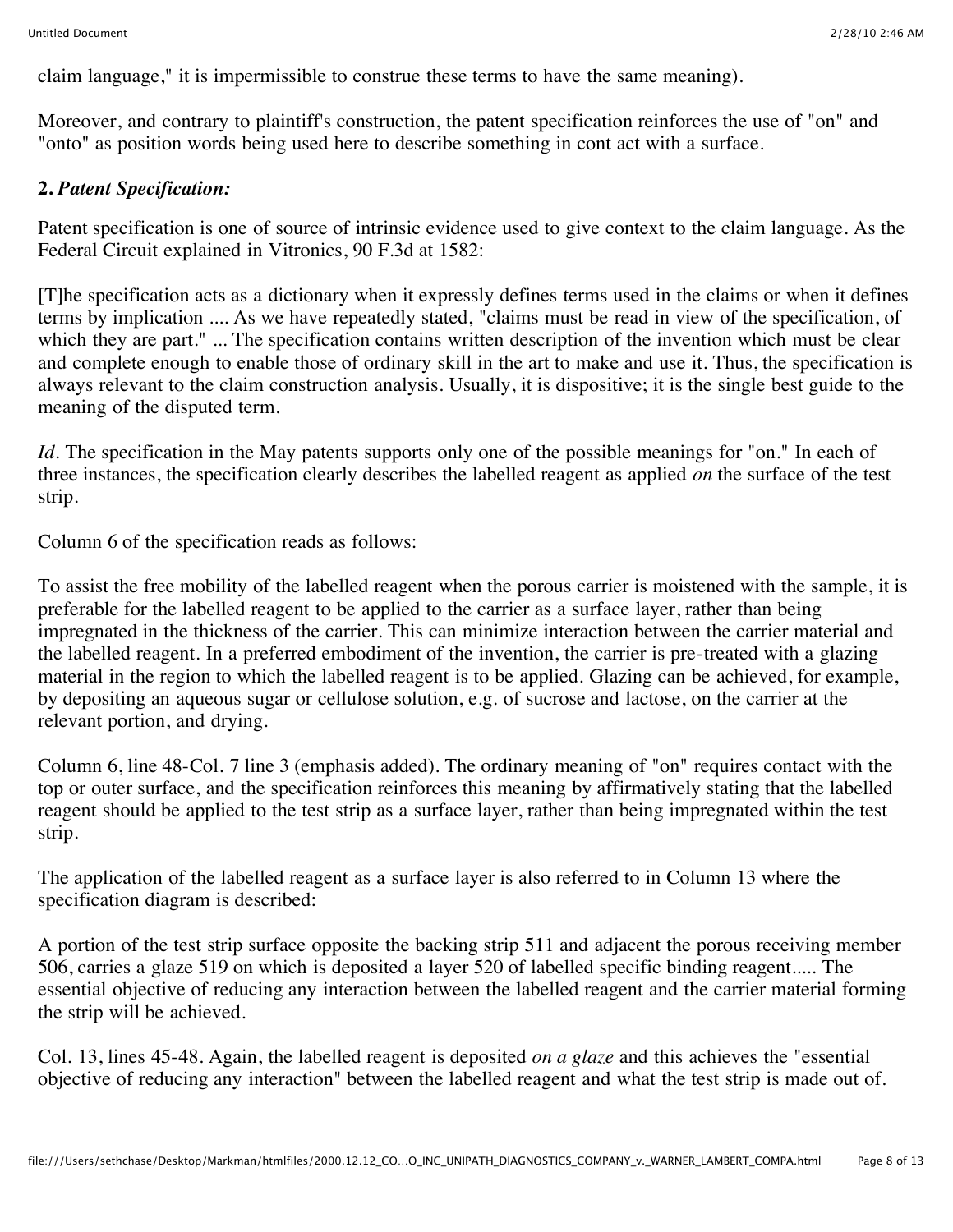Finally Column 17 describes the process of using an airbrush to apply the layer of sugar substance, and then a layer of labelled antibodies on top of the sugar layer as follows:

Prior to the deposition of dye labelled antibody, a sublayer of, for example, 60% w/v of sucrose in distilled water is applied by airbrush .... Then several passes (e.g.three) of dye labelled antibody ... are applied by airbrush directly on top of the sublayer.

Col. 17, line 63-Col. 18, line 6.

Each of the above excerpts from the specification describe what is the preferred embodiment of the May patent and clarify and strengthen the contextual meaning of the terms "on" and "onto."

In opposing this construction, plaintiff correctly states that claims are not construed to cover only a particular embodiment or example-even if that embodiment is "preferred," Northern Telecom Ltd. v. Samsung Electronics Co., 215 F.3d 1281 (Fed.Cir.2000), and offers three embodiments, also in the specification, to support a construction in which "on" means "within."

First plaintiff cites Column 8, which describes an embodiment in which the test strip area in question, Zone 12, is "loaded with a first antibody bearing a visible ('direct') label .... This reagent can freely migrate through the test strip in the presence of a liquid sample." Col. 8, lines 52-55. Plaintiff argues that the term "load" should be defined as "to put a load in or on (a means of conveyance); to fill with material, animals, or passengers to be transported (had loaded the moving van by noon)." *Webster's Third New International Dictionary,* Unabridged, Merriam Webster Inc., (1993). But plaintiff fails to point out that the very next line in the patent, Col. 8, lines 55-56, describes Zone 14, the test result zone, in which a second antibody is "impregnated" in the test strip. As defendant correctly argues, the reference to "loaded" when read in context with the reference to "impregnated" does not support plaintiff's construction. Instead it bolsters a construction that distinguishes between the zones containing impregnated immobilized antibodies and the labelled antibody zone, presumably not impregnated.

Plaintiff's second reference to the specification identifies language from Column 13:

The thickness of these two layers as depicted in FIG. 10 is grossly exaggerated purely for the purpose of illustration. It will be appreciated that in practice, the glaze may not form a true surface layer and the glazing material will penetrate the thickness of the strip to some extent. Similarly, the subsequently applied labelled reagent may also penetrate the strip.

'871 Patent, Col. 13, lines 49-55. But this is excerpted from the specification defendant points to, discussed above: "a portion of the test strip surface ... carries a glaze on which is deposited a layer of labelled specific binding reagent," '871 Patent, Col. 13, lines 45-48, to achieve the "essential objective of reducing any interaction between the labelled reagent and the carrier material forming the strip," '871 Patent, Col. 13, lines 55-57. The fact that the glaze with the labelled reagent might "to some extent" penetrate the thickness of the strip is clearly in contrast with specification language describing antibodies in the test result zone as "impregnated throughout the thickness of the carrier." '871 Patent, Col. 7, lines 37-42. If the patent drafter intended to include labelled antibodies "within" the test strip, this language does not express it.

Plaintiff also cites to language in Column 18, which reads: "In another embodiment, the label may be dispensed/deposited into/on a restricted zone before cutting up the liquid-conductive material into strips."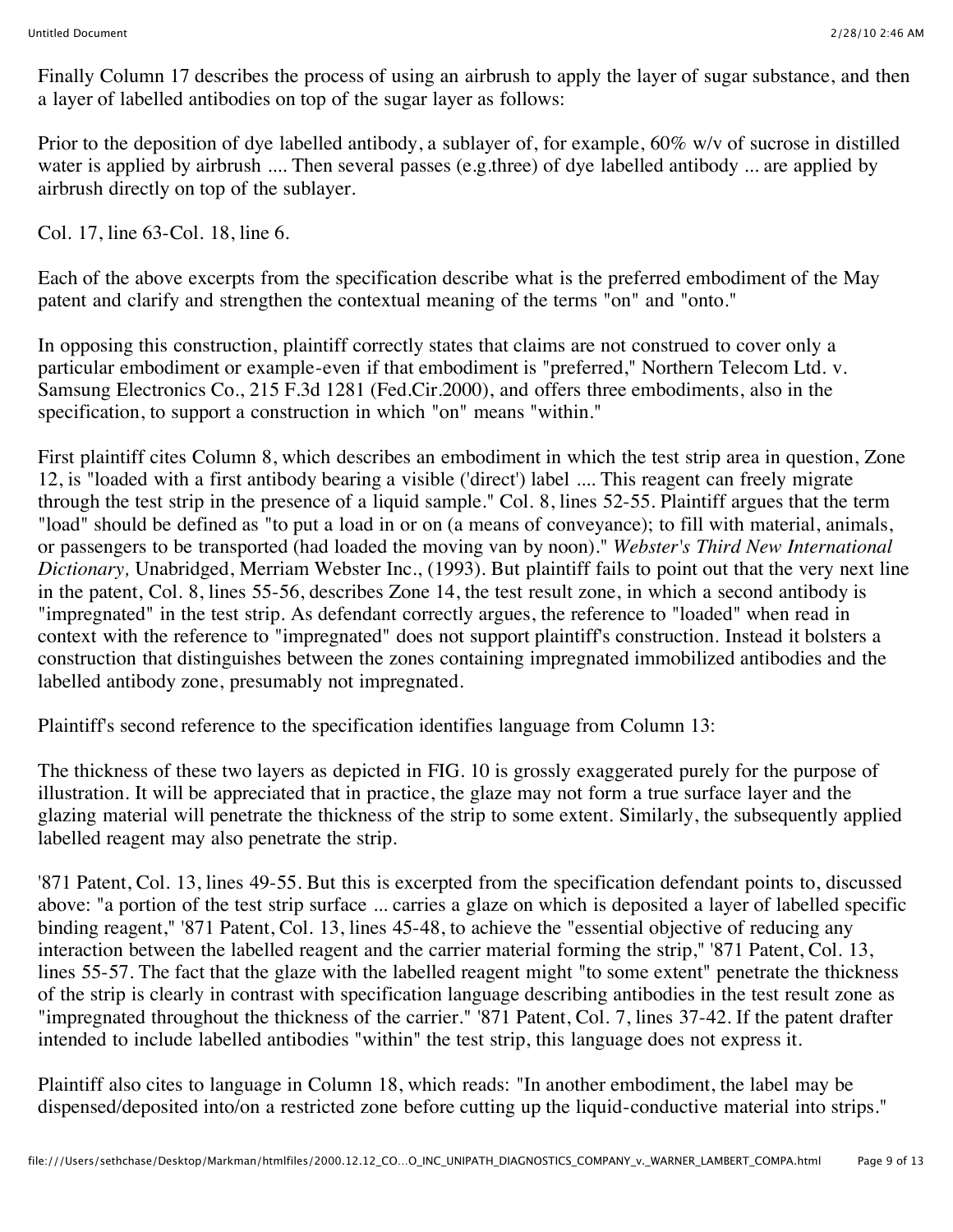'871 Patent, Col. 18, lines 18-20, offering the term "dispensed into" to support its construction that the labelled reagent and sugar material can be dried "within" the test strip. But, once again, this reference is surrounded by language describing the labelled reagent as "applied ... directly on top of the sublayer." '871 Patent, Col. 17, line 63-Col. 18, line 1. The fact that the labelled reagent could be dispensed into a "zone" does not mean it is dried into or within the thickness of the test strip.

### **3.** *Final Claim Construction (Resolving "On" and "Onto")*

The claim language is construed by the Court to define an invention that uses an undefined sufficient amount of material, of which sugar is an ingredient, to reduce the mutual action between the labelled reagent and the test strip by either coating the test strip with the material or drying the labelled reagent and this material together onto the surface of a portion of the test strip upstream from the test result zone. The claim is further construed to mean that the presence of this sugar material on the surface of the test strip will help or improve the release of the labelled reagent when the liquid biological sample is applied to the strip.

### **B.** *Noninfringement of the Patent*

Defendant claims that, based upon a proper construction of the patent claims, the e.p.t.(R) product does not have the critical limitation common to all of plaintiff's patent claims, or an equivalent thereof, and therefore does not infringe plaintiff's patents. First, defendant argues the e.p.t.(R) product does not use a sugar coating. This is uncontested. Then defendant argues that it does not dry the labelled reagent *onto* the test strip in the presence of sugar. Finally, defendant argues that the e.p.t. $(R)$  product has no equivalent to the claimed sugar element.

The basis of the summary judgment motion is defendant's contention that plaintiff offers no record evidence to support infringement, that is its proofs do not add up to "sufficient evidence to prove that the accused product or process contains, either literally or under the doctrine of equivalents, every limitation of the properly construed claim." Seal-Flex. Inc. v. Athletic Track and Court Constr., 172 F.3d 836, 842 (Fed.Cir.1999).

## **1.** *Literal Infringement*

To establish literal infringement, the plaintiff must show "by a preponderance of evidence that every limitation is literally met by the accused device." Stairmaster Sports/Med. Prod., Inc. v. Groupe Procycle, Inc., 25 F.Supp.2d 270, 278 (D.Del.1998).

The patent claims require that either a sugar material be "coated" onto a portion of the test strip or the labelled reagent be dried "onto" the surface of the test strip in the presence of sugar. As the plaintiff describes in its opposition brief, the e.p.t .(R) product is produced in part by soaking a fiber glass pad in a solution containing the labelled reagent, proteins, and sugar and drying them all together. The fiberglass pad absorbs the solution into its thickness. There is no coating of sugar or drying of the labelled reagent "onto" the surface of the test strip or the fiberglass pad. In contrast, the labelled reagent and sugar are absorbed "into" or "within" the pad. Therefore plaintiff's own description of the accused device fails, clearly, to support its claims that the e.p.t.(R) test literally infringes the May patents as construed above.

## **2.** *Doctrine of Equivalents*

When an accused product does not contain the literal elements of the claims, infringement can still be found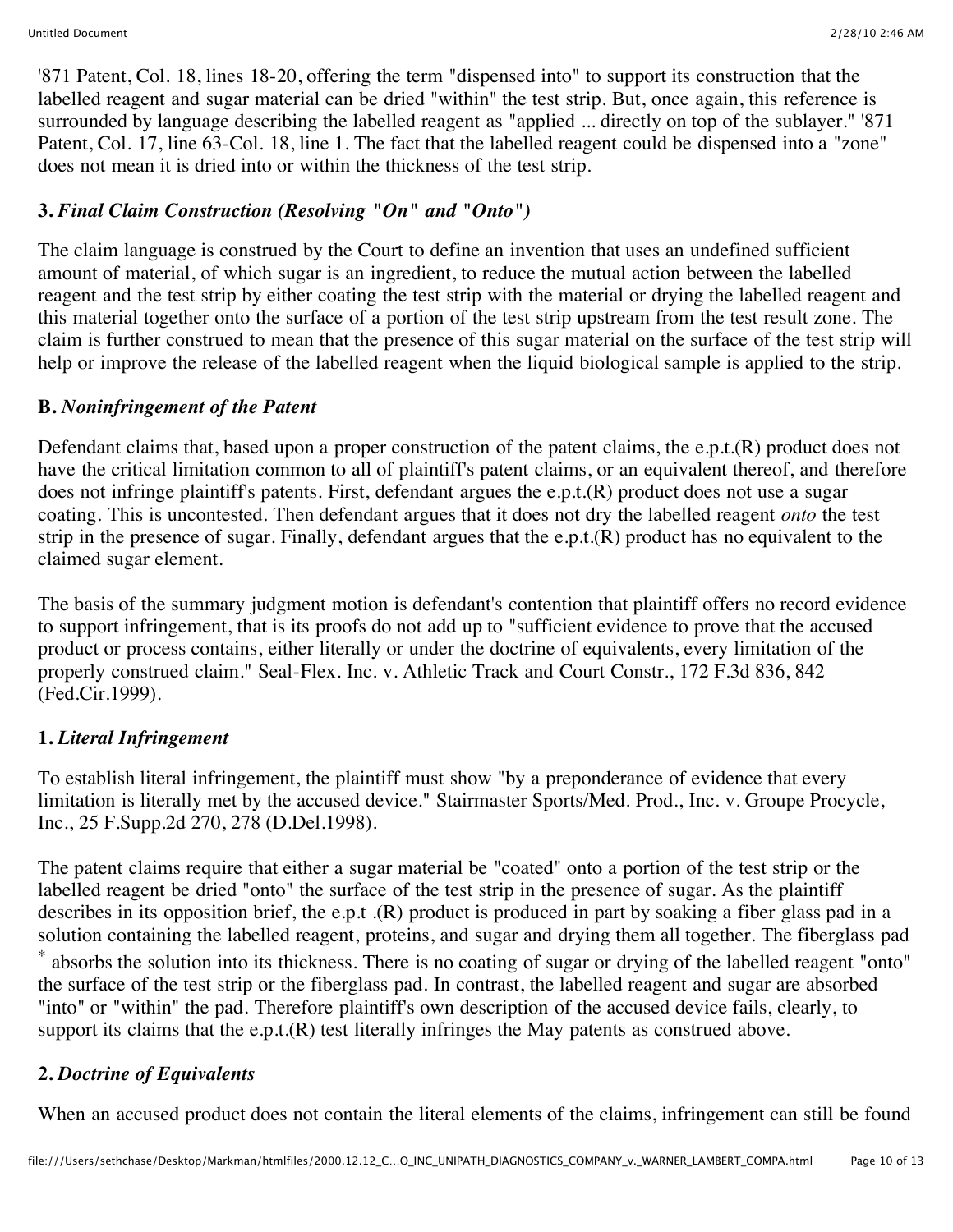when "there is 'equivalence' between the elements of the accused product or process and the claimed elements of the patented invention." Stairmaster, 25 F.Supp.2d at 283 ( *quoting* Warner-Jenkinson Co., Inc. v. Hilton Davis Chemical Co., 520 U.S. 17, 21 (1997). Infringement under the doctrine of equivalents may be decided on summary judgment only if no reasonable jury could determine that the limitation and the element at issue are equivalent. Warner-Jenkinson, 520 U.S. at 39.

The Supreme Court opined in Graver Tank & Mfg. Co., Inc. v. Linde Air Prod. Co., 339 U.S. 605 (1950), that "to permit imitation of a patented invention which does not copy every literal detail would ... encourage ... the unscrupulous copier to make unimportant and unsubstantial changes and substitutions in the patent which, though adding nothing, would be enough to take the copied matter outside the claim, and hence outside the reach of the law." An analysis under the doctrine of equivalents turns on "whether the accused device performs substantially the same function in the same way to achieve substantially the same result [the function/way/result test]" Unidynamics Corporation v. Automatic Products Int'l, 157 F.3d 1311, 1322 (Fed.Cir.1998); Stairmaster, 25 F.Supp.2d at 283.

In considering the arguments advanced by both sides, the Court keeps in mind that the claimed device and the accused device both seek to solve a solution to a finite problem: in the ordinary immunoassay, proteins bind to nitrocellulose. In a home pregnancy kit, the labelled reagent must become mobile upon the application of urine. So some type of technology is necessary to reduce the binding affinity between these labelled antibodies and the nitrocellulose test strip. The patent actually refers to the application of the labelled reagent as a surface layer (which is how the court has construed the limitations in Claim 1) achieving "the essential objective of reducing any interaction between the labelled reagent and the carrier material forming the strip" in the specification in Column 13 referred to above. If such interaction can be reduced or eliminated, the tests are expected to work accurately, rapidly, and "with a minimum degree of skill and involvement from the user. " Patent '871, Col. 1, lines 21-22.

Considering the record before it, the court perceives that both the May patent and the e.p.t.(R) device feature sample application methodologies that enable the products to perform in the universe of immunochromatological assays. As such, the *function* of the sample application methodology in the May patent and the e.p.t.(R) test is substantially the same, to enable the immunoassay to perform reliably, rapidly, and accurately in determining pregnancy. The expected *result* for both the May patent and the e.p.t.(R) test is the same, a visible signal indicating accurately, reliably, and rapidly the presence or absence of hCG. And in achieving that function each has devised a *way* for the advancing aqueous front of the urine sample, possibly containing hCG molecules, to pick up the labelled antibodies and move them along as the urine sample flows through the test zone and the control zone. The issue is whether each has devised the same *way,* a determination that is important. A finding of functional equivalence alone cannot support a finding of infringement if the way in which the accused device accomplishes that function is substantially different from the way in which the claimed device accomplishes that function. *See* Alpex Computer Corporation v. Nintendo Company Ltd., 102 F.3d 1214, 1223 (Fed.Cir.1997).

### *Examining the Accused and Claimed Devices for Equivalence:*

When one compares the claim language with the undisputed workings of the e.p.t.(R) test, it is apparent that the *way* in which each product accomplishes the stated function to achieve the stated result is fundamentally different. The May patent achieves this function in two ways: 1) coating a portion of the test strip with a material comprising a sugar; or 2) drying the labelled reagent onto a portion of the test strip in the presence of a material comprising a sugar. As the Court has already construed, the sugar is present because it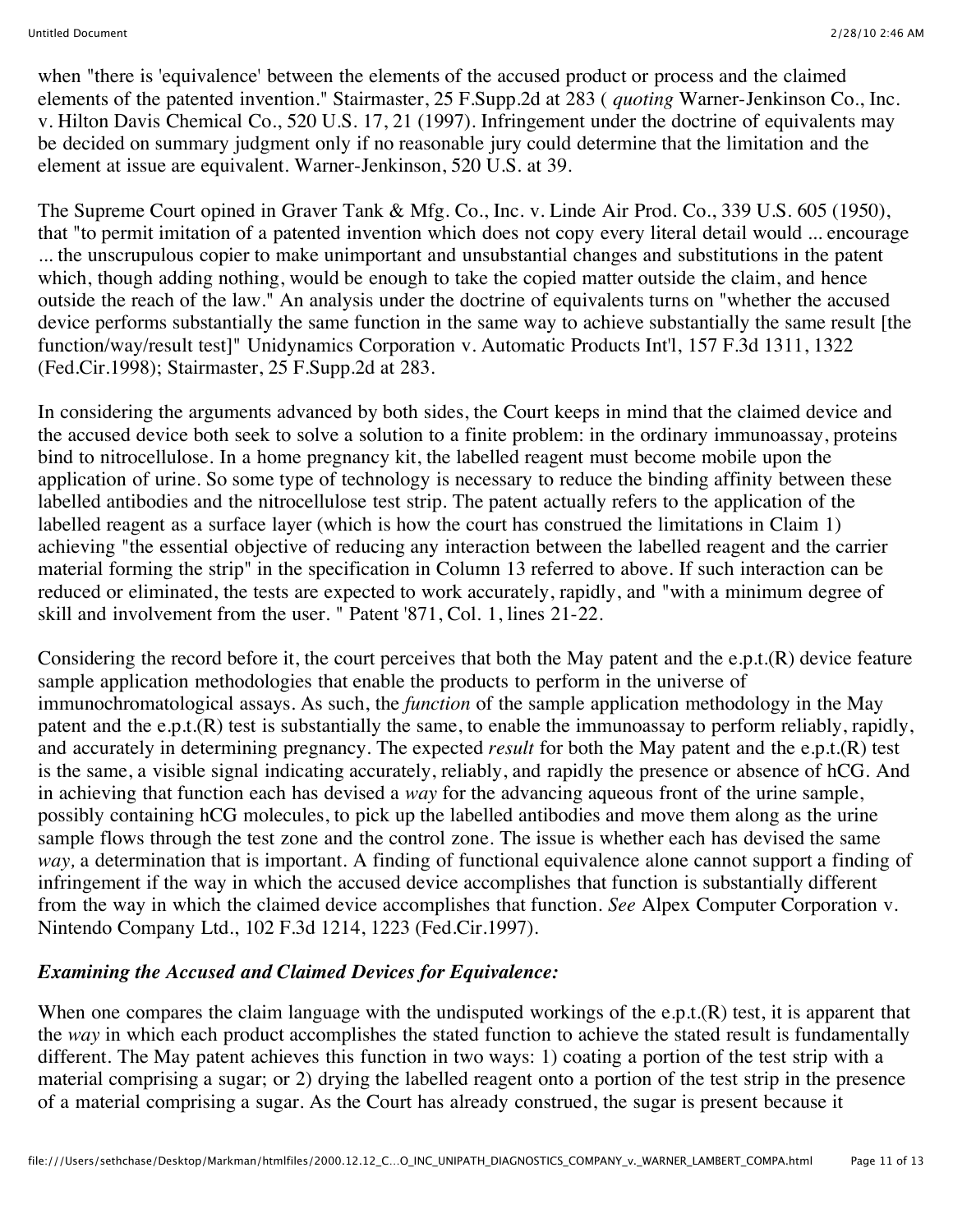performs in a way that reduces the interaction between the labelled reagent and the nitrocellulose test strip. Very simply, the advancing aqueous front of the urine flow releases the labelled reagent when it causes the sugar to dissolve, and borne by the flow as it travels by capillary action through the nitrocellulose strip, the labelled reagent passes through the two capture zones.

The e.p.t.(R) test, by contrast, uses a separate fiberglass pad to reduce and eliminate any interaction between the labelled antibodies and the nitrocellulose strip by absorbing the antibodies into the pad. Dr. Robert Chang, one of defendant's experts, explains in his Declaration at para. 11 that the presence of sugar in the e.p.t .(R) test device is used in the fiberglass pad only for the well recognized function of stabilizing or preserving the antibodies. Critical evidence has been provided by defendant about the special properties of fiberglass: glass fibers have little or no affinity for labelled antibodies, so these antibodies "can be absorbed in the glass fiber material and still be freely released." Declaration of Dr. Alan Schwartz, para. 44. As Dr. Mark McDermott writes in his Declaration at para. 31, "colloidal gold [referring to the labelled reagents] does not adhere to glass fibers. It is well known in the art that colloidal gold is negatively charged and will not adhere to the negatively charged glass surfaces." And so although the fiberglass pad unquestionably contains sugar, defendant has offered evidence that the sugar present in the pad has no function in reducing interaction because the protein does not bind with fiberglass. And plaintiff has no evidence to refute this.

Instead, plaintiff has produced the Declarations of experts whose opinions are offered on the basis that sugar can facilitate mobility of the labelled reagent as it flows down the nitrocellulose strip through the testing zones. Dr. Eric Toone and Balbir Raj theorize about the function of sugar in blocking binding sites during the aqueous flow along the strip. Toone Decl. para. 23-32; Raj Decl. para. 17. As defendant points out, however, using this evidence of a possible function of sugar incorrectly construes "mobility" as used in the claim. The patent claim makes a distinction between "mobility," which involves the release of the dried labelled antibodies upon the application of a liquid biological sample, and "migration," which involves the flow of the liquid biological sample all the way down the nitrocellulose strip carrying the anchored  $hCG +$ labelled reagent compound. The opinions of Toone and Raj only focus on how sugar might be operating in the e.p.t.(R) device as a blocking device during migration and therefore do not address the issue, which is whether the accused device uses sugar to enhance mobility at the time of release. In any event, were one to examine whether the patent claims talk about the use of sugar during migration, one would find nothing. There is reference to blocking agents utilized for that purpose; patent language describes dried proteins and other substances utilized to block binding sites along the nitrocellulose strip. But the patent makes no reference to sugar being used as a blocking agent during migration. Patent '871, Col. 6, lines 48-51; Col. 9, lines 40-46; Col. 10, lines 29-34; Col. 17, lines 34-40.

It is particularly telling that in making its arguments for a function of the sugar in the e.p.t.(R) test in the opposition brief plaintiff consistently and inexactly talks about sugar as "facilitating mobility." Plaintiff's Opposition Brief sets forth, on pages 30-36, its arguments opposing noninfringement under the following headers: "e.p.t.(R) has sufficient *sugar to mobilize the labelled antibody* ... the developer of the e.p.t.(R) product acknowledges that e.p.t.(R) has more than *sufficient sugar to facilitate mobility* ... plaintiff's witnesses testify that e.p.t.(R) has more than *sufficient sugar to facilitate mobility* ... defendant's use of *sugar to mobilize* is a reasonable inference from the excessive amount employed ... defendant's withheld test does not show that the *sugar in the e.p.t.(R) product is inadequate to facilitate mobility.*" Framing the argument this way completely ignores the sugar limitation set forth in Claim 1. The patent teaches there that mobility of the labelled reagent is facilitated by at least one of two options. The test strip is coated upstream from the test result with a material comprising a sugar (that is, sugar as a glaze forms a surface layer and the labelled reagent is dried onto the glaze) or the labelled reagent is dried onto a portion of the test strip upstream from